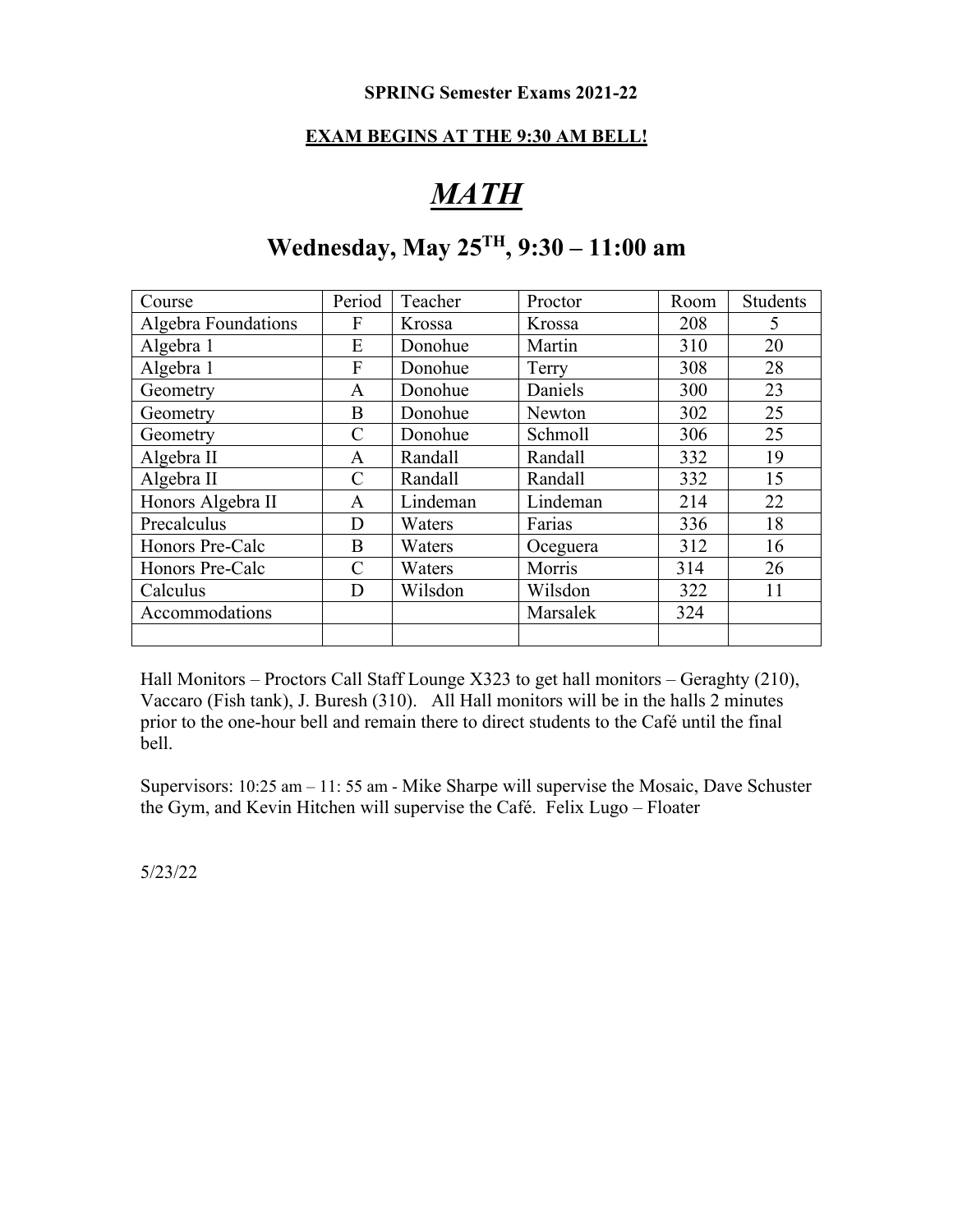#### **EXAM BEGINS AT THE NOON BELL!**

## *RELIGION*

## **Wednesday, May 25TH, noon – 1:30 pm**

| Course                      | Period        | Teacher  | Proctor     | Room | <b>Students</b> |
|-----------------------------|---------------|----------|-------------|------|-----------------|
| <b>Christian Scriptures</b> | B             | Marsalek | Vaccaro     | 336  | 17              |
| <b>Christian Scriptures</b> | D             | Marsalek | Morris      | 314  | 30              |
| <b>Christian Scriptures</b> | E             | Marsalek | Doughty     | 334  | 17              |
| <b>Christian Scriptures</b> | F             | Marsalek | Terry       | 332  | 32              |
| World Religion              | E             | Geraghty | Daniels     | 300  | 14              |
| World Religion              | B             | Geraghty | Farias      | 208  | 23              |
| World Religion              | G             | Geraghty | Foster      | 210  | 16              |
| Ethics                      | G             | Marsalek | Lindeman    | 322  | 21              |
| Ethics                      | A             | Geraghty | Christensen | 214  | 16              |
| Ethics                      | D             | Geraghty | S Buresh    | 212  | 29              |
| Ethics                      | E             | J Buresh | Oceguera    | 312  | 15              |
| Sr. Religion                | A             | J Buresh | Schmoll     | 306  | 20              |
| Sr. Religion                | $\mathcal{C}$ | J Buresh | Randall     | 308  | 22              |
| Sr. Religion                | D             | J Buresh | Martin      | 310  | 19              |
| Sr. Religion                | G             | J Buresh | Newton      | 302  | 17              |
| Accommodations              |               |          | Wilsdon     | 324  |                 |
|                             |               |          |             |      |                 |

Hall Monitors – Proctors Call Staff Lounge X323 to get hall monitors – Donohue (210), Waters (Fish Tank), Felix (310). All Hall monitors will be in the halls 2 minutes prior to the one-hour bell and remain there until the final bell to direct students to the Café.

Supervisors: 12:55 pm – 1:45 pm – John Krossa will supervise the Café, Mike Sharpe will supervise the Mosaic, and Dave Schuster will supervise the gym. Felix Lugo floater.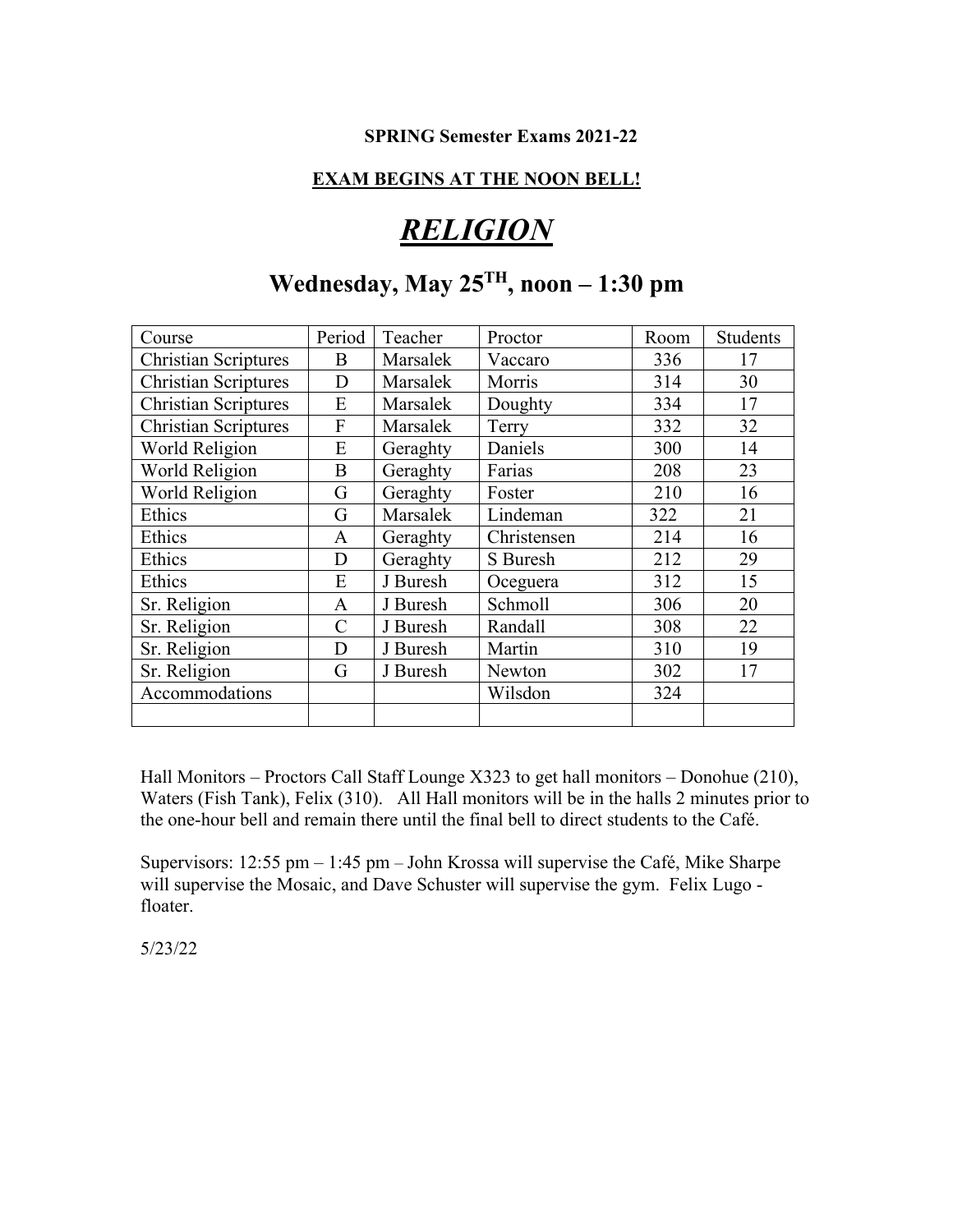#### **EXAM BEGINS AT THE 9:30 AM BELL!**

# *SOCIAL STUDIES*

### **Friday, May 27th, 9:30 am– 11 am**

| Course                     | Period        | Teacher | Proctor   | Room | <b>Students</b> |
|----------------------------|---------------|---------|-----------|------|-----------------|
| World Geography            | B             | Schmoll | Vaccaro   | 306  | 19              |
| World Geography            | G             | Schmoll | Waters    | 308  | 27              |
| World History              | A             | Schmoll | Newton    | 302  | 16              |
| World History              | C             | Schmoll | Daniels   | 300  | 17              |
| <b>US History</b>          | F             | Terry   | Geraghty  | 212  | 21              |
| <b>US History</b>          | F             | Martin  | Doughty   | 334  | 21              |
| <b>US</b> Government       | B             | Martin  | Randall   | 332  | 16              |
| <b>Advanced Government</b> | $\mathcal{C}$ | Martin  | Oceguera  | 322  | 18              |
| <b>Advanced Government</b> | G             | Martin  | S. Buresh | 314  | 23              |
| Economics                  | B             | Terry   | J. Buresh | 214  | 19              |
| Accommodations             |               |         | Marsalek  | 324  |                 |
|                            |               |         |           |      |                 |

Hall Monitors – Proctors Call Staff Lounge X323 to get hall monitors Christensen (210), Farias (Fish Tank), Donohue (310). All Hall monitors will be in the halls 2 minutes prior to the onehour bell and remain there to direct students to the Café until the final bell.

Supervisors: 10:25 am – 11: 55 am – Mike Sharpe will supervise the Mosaic, Dave Schuster will supervise the Gym, and John Krossa will supervise the Café. Felix Lugo floater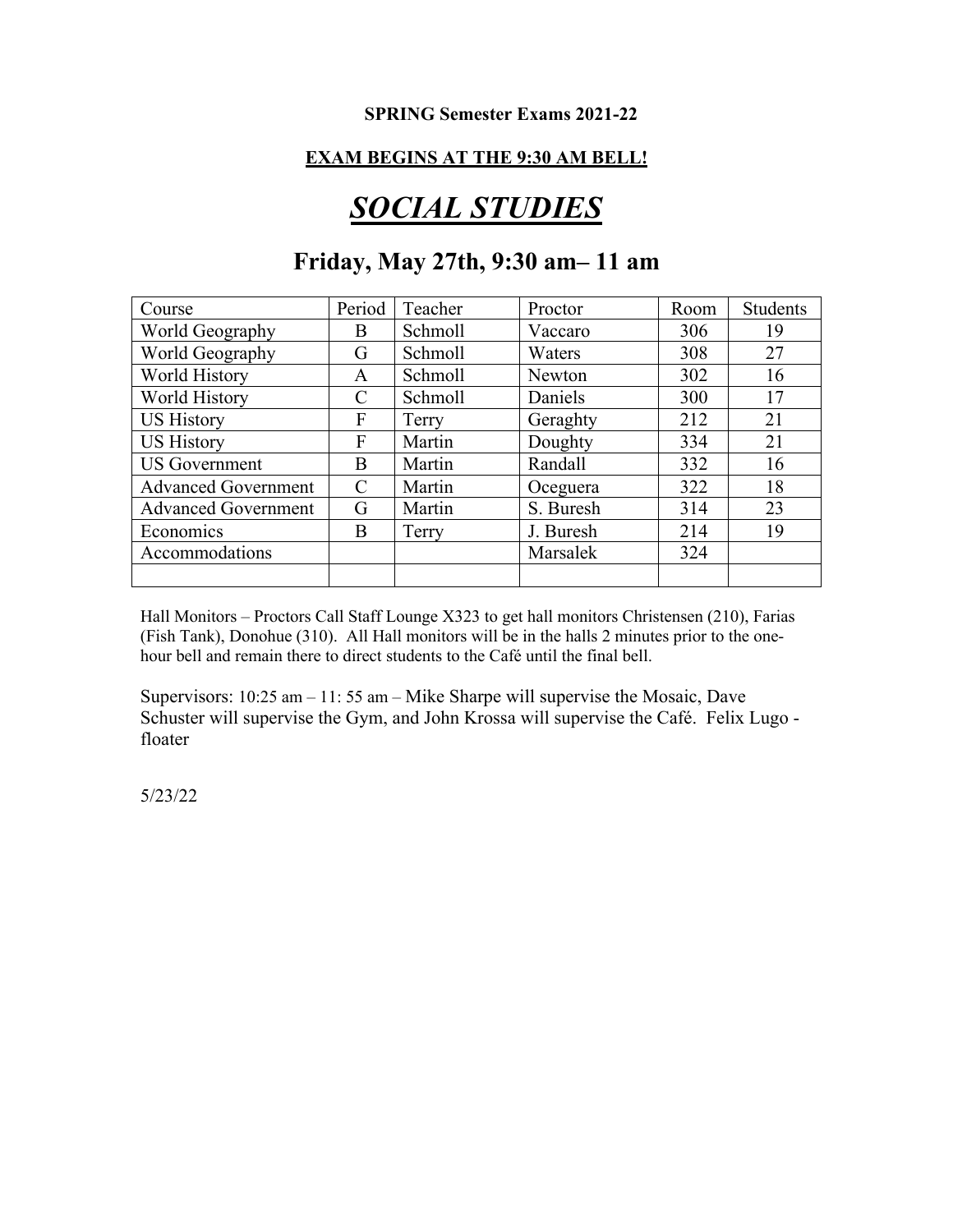#### **EXAM BEGINS AT THE NOON BELL!**

## *WORLD LANGUAGE*

### **Friday, MAY 27th, noon – 1:30 pm**

| Course         | Period        | Teacher     | Proctor  | Room | Students       |
|----------------|---------------|-------------|----------|------|----------------|
| Spanish 1      | A             | Farias      | Morris   | 334  | 27             |
| Spanish 1      | D             | Farias      | Lindeman | 332  | 31             |
| Spanish 1      | E             | Farias      | Daniels  | 336  | 28             |
| Spanish 2      | B             | Farias      | Vaccaro  | 310  | 19             |
| Spanish 2      | C             | Farias      | Waters   | 312  | 17             |
| Spanish 2      | D             | Christensen | Donohue  | 208  | 19             |
| Spanish 3      | B             | Christensen | Geraghty | 212  | 9              |
| Spanish 3      | F             | Christensen | Geraghty | 212  | 9              |
| Latin 1        | D             | Anderson    | Anderson | 314  | 8              |
| Latin 2        | $\mathcal{C}$ | Anderson    | Anderson | 314  | 5              |
| Latin 3        | A             | Anderson    | Anderson | 314  | $\overline{2}$ |
| Accommodations |               |             | Marsalek | 324  |                |
|                |               |             |          |      |                |

Hall Monitors – Proctors Call Staff Lounge X323 to get hall monitors – Terry (210), Doughty (Fish Tank), Martin (310). All Hall monitors will be in the halls 2 minutes prior to the one-hour bell and remain there to direct students to the Café until the final bell.

Supervisors: 12:55 pm – 1:45 pm – Dave Schuster will supervise the Gym, Mike Sharpe will supervise the Mosaic, and John Krossa will supervise the Café. Floater: Felix Lugo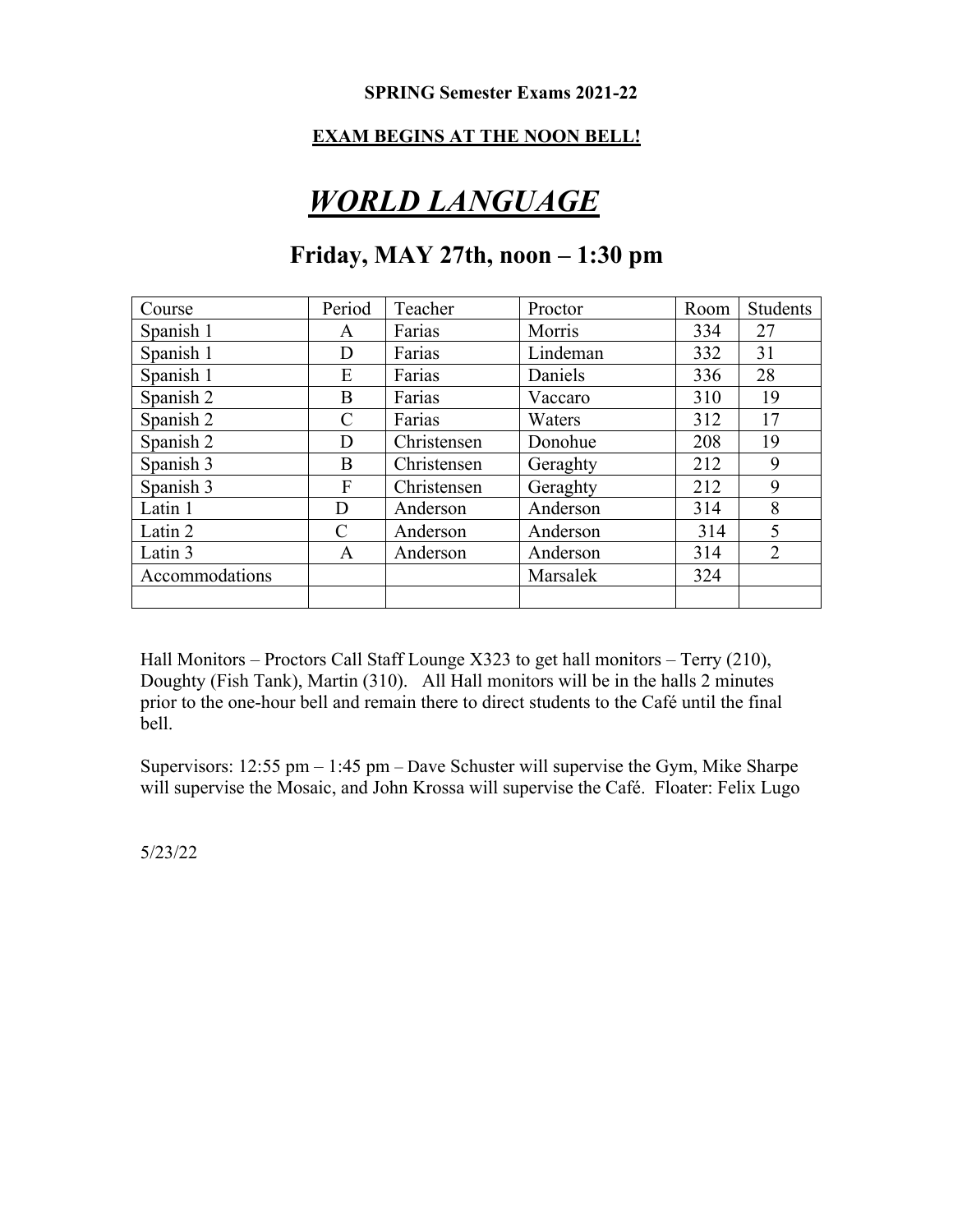#### **EXAM BEGINS AT THE 9:30 AM BELL!**

## *ENGLISH*

### **Tuesday, MAY 31st, 9:30 am – 11 am**

| Course              | Period        | Teacher  | Proctor     | Room | <b>Students</b> |
|---------------------|---------------|----------|-------------|------|-----------------|
| English 9           | A             | Morris   | Donohue     | 308  | 19              |
| English 9           | C             | Morris   | Christensen | 302  | 29              |
| English 9           | E             | Morris   | Schmoll     | 306  | 16              |
| English 9           | F             | Newton   | Geraghty    | 212  | 29              |
| World Literature    | $\mathcal{C}$ | Oceguera | Waters      | 336  | 21              |
| World Literature    | D             | Oceguera | Randall     | 332  | 29              |
| World Literature    | E             | Oceguera | Doughty     | 334  | 10              |
| World Literature    | F             | Oceguera | Doughty     | 334  | 13              |
| American Literature | B             | Oceguera | Vaccaro     | 314  | 11              |
| American Literature | G             | Oceguera | Terry       | 322  | 21              |
| <b>British Lit</b>  | E             | Newton   | Farias      | 208  | 21              |
| <b>British Lit</b>  | G             | Newton   | J. Buresh   | 214  | 23              |
| Accommodations      |               |          | Marsalek    | 324  |                 |
|                     |               |          |             |      |                 |

Hall Monitors – Proctors Call Staff Lounge X323 to get hall monitors – Daniels (210), Lindeman (Fish Tank), Martin (310). All Hall monitors will be in the halls 2 minutes prior to the one-hour bell and remain there to direct students to the Café until the final bell.

Supervisors: 10:25 am – 11: 55 am – Mike Sharpe will supervise the Mosaic, Dave Schuster will supervise the Gym, and John Krossa will supervise the Café. Floater: Felix Lugo